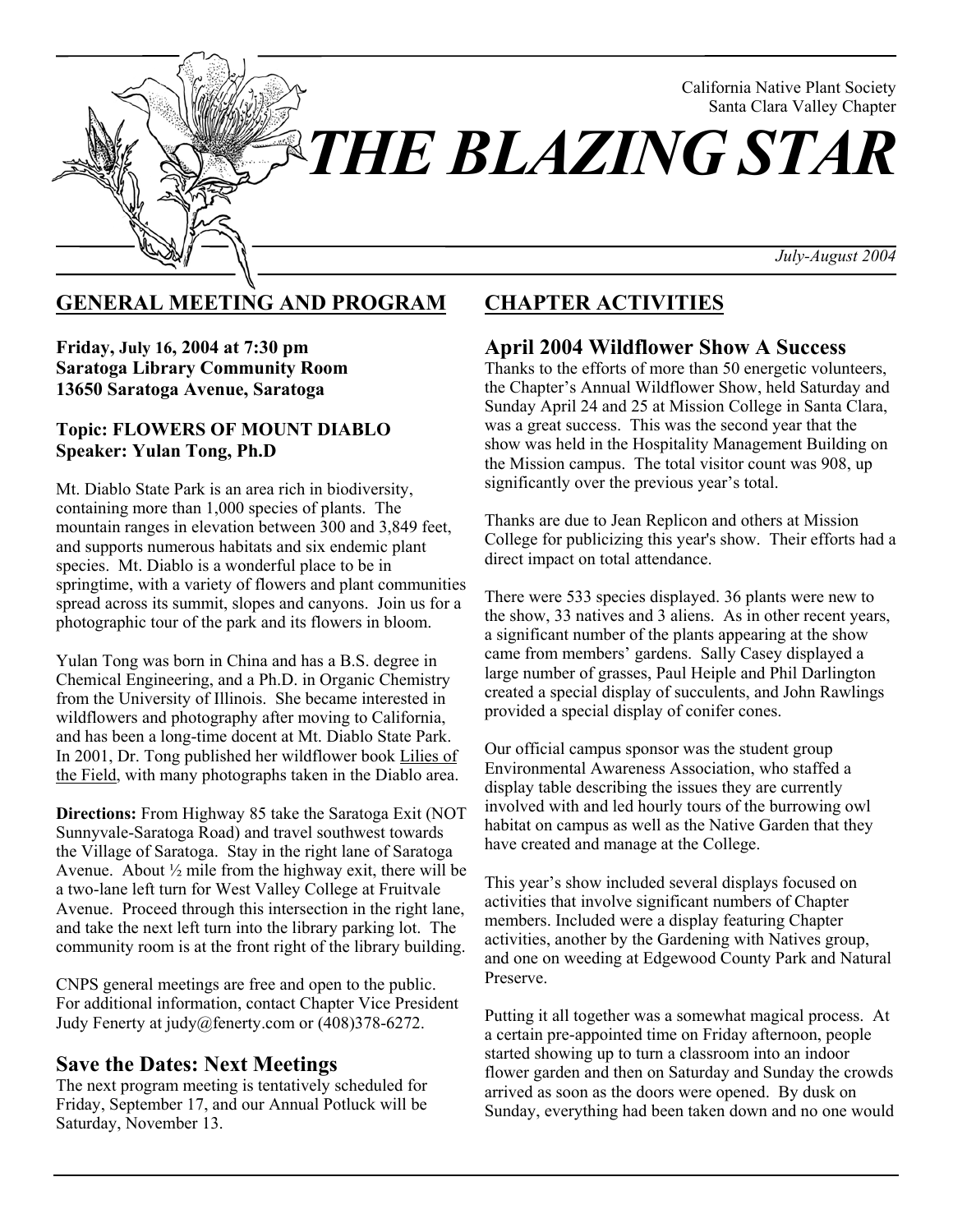ever have guessed at the wonderful memories that had been created only hours before.

Thanks to all of the magicians who made this year's wildflower show the special experience that it was. Know that without you it would not have happened but with your efforts it was a truly extraordinary event.

## **Spring Plant Sale Update**

After a week of weather reports that threatened some rain, our Spring Native Plant Sale took place on a beautiful partly cloudy day at our nursery at Hidden Villa on May 8. Hundreds of plants went to new homes, including all 25 of our featured plant, *Phacelia bolanderi* (Bolander's Phacelia).

We were very pleased to have chapter members Sonya Wilcomer and Lottie Jenvey selling their beautiful photographs on notecards. Everyone also enjoyed the Good Bugs display from Rosemary Lombard and the Regional Water Quality Control Plant in Palo Alto, Louise Lacey's Growing Native newsletters, and Larner Seeds. Sue Welch's beautiful new information cards really helped to sell our several varieties of pacific coast hybrid Douglas iris.

We give a special thanks to Vicki Silvas-Young, who always provides wonderful snacks, drinks and a delicious lunch to all of our volunteers and vendors. We also thank Yerba Buena Nursery, who once again provided a coupon that donated 20% of the sales back to our chapter, as well as a raffle prize of a \$50 gift certificate.

Congratulations to **Pat Lisin**, the winner of the Yerba Buena Nursery Gift Certficate!

Although the entire list of people who helped is too long to print here, many, many thanks to everyone who helped at the sale, and to everyone who helped out at the nursery to prepare for the sale!

Our **Fall Plant Sale** will be held on **Saturday, October 9**, 2004, at Hidden Villa. As you can see there are many ways to help, and we encourage everyone to come and join in. Help is always needed on Wednesdays at the nursery (see the next article).

### **Where There's a Willow There's a Way**

Here's a scene witnessed and sketched by your editor of an 8 foot willow tree being loaded at the plant sale.



## **Native Plant Nursery**

Jean says if your garden is producing extra plants or you have fresh cutting material that we can use for propagation call either her or Ray so we can get them before they wilt.

The best method for doing the cutting is to select growth that is not real lush new growth, but is still green. Cut pieces about 6 inches long, wrap them in a wet paper towel, put in a plastic bag and keep cool until we get them (she uses the refrigerator and is careful not to let them escape into the salad).

You can also collect seed. The rule of thumb is not to take all the seed of any plant in the wild, but just a few. Permits are required for collecting at any park, road, or other public land and you must have permission from the owner to collect on private land.

Our regular native plant nursery work sessions take place every **Weds.** from **12noon to 4pm**. Bring garden gloves, sunhat, clippers, and your lunch if you like. Other tools will be provided at the nursery. Knowledge of plants is not necessary, your willingness to help is all that's required.

Through early August, call Jean or Ray before you come to the nursery because the gate at Hidden Villa may be locked for summer camp.

For more information, contact Jean Struthers at (650)941- 2586 or JeanStruthers@aol.com, or Ray Deutsch at  $(650)365-6136$  or henrymarsh $@y$ ahoo.com.

### **Native Gardening Database Project**

Our Chapter is launching an exciting new project to create a Native Gardening Database. Its purpose is twofold:

It will allow us to produce attractive signs for all the plants we sell at our Native Plant Sales. Each sign will have color photos of the plant as well as gardening requirements. We know that such signs greatly improve the sales for each plant.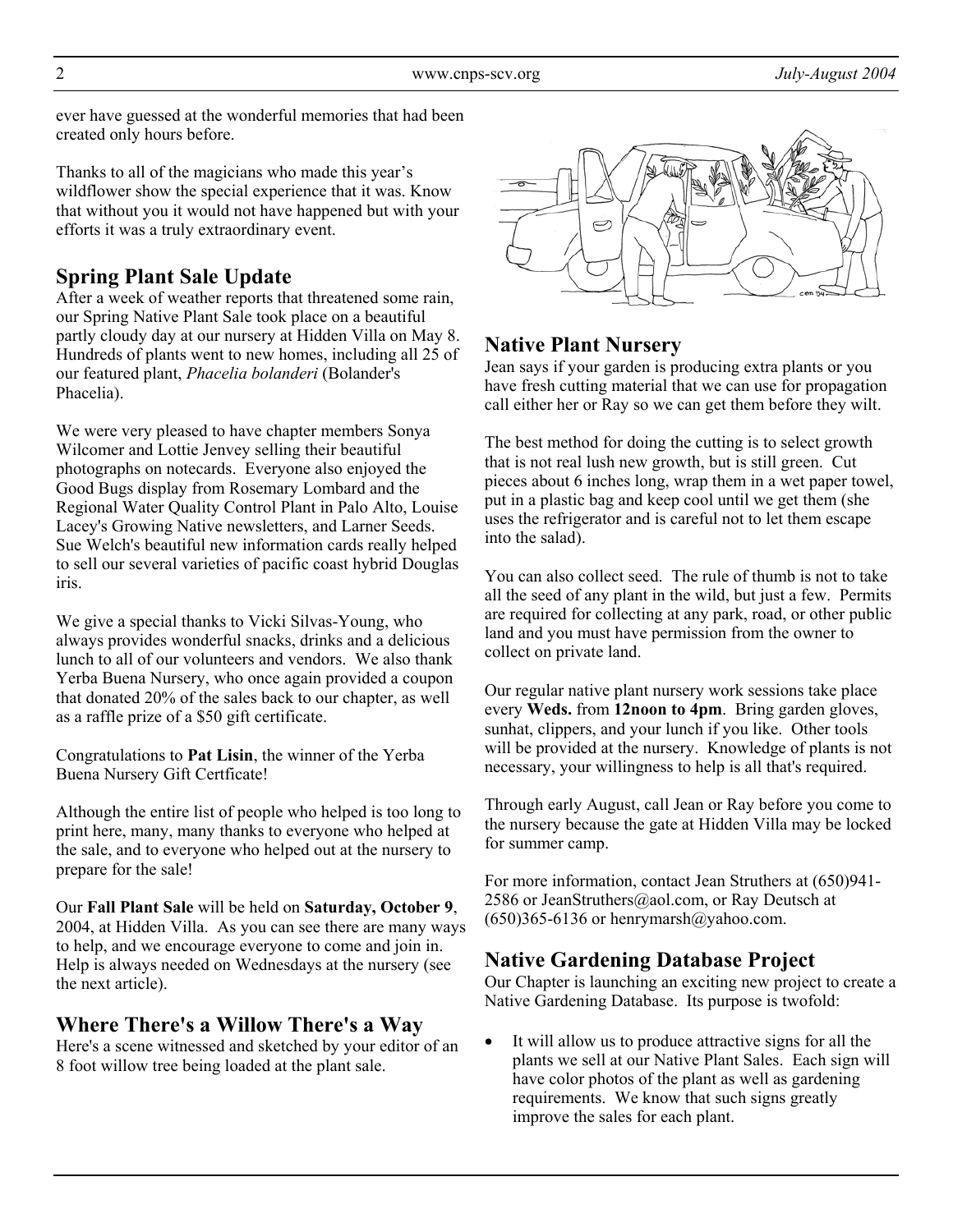• This database will also be made accessible over the Internet, so gardening information on California native plants will be available to one and all.

We need your help to get this project off the ground. We need gardening information for each plant grown at the nursery. We also need good quality pictures of these native plants.

Detailed information on which plants, what kind of information, and what type of photos is available at **janet.gomez.net/GWN/HorticultureDB** or by contacting Janet Gomez by email at jgomez51@sbcglobal.net or at (408)978-2984.

#### **Gardening With Natives**

Gardening with Natives meets the first **Thursday** of every month at the PCC Building in Palo Alto. The group includes a mix of seasoned native plant gardeners as well as beginners. Our next meetings will be **July 1 and August 5, starting at 7:30pm**. Newcomers are always welcome.

GWN now has a small steering committee working to put together some exciting speakers and meeting topics. Topics for the July and August meetings are currently being developed and will be announced via the GWN email list. The steering committee meets from **7:00pm to 7:30pm**, right before each monthly GWN meeting.

Contact Stephanie Morris at StephLMorris@hotmail.com or (408)371-9376, to be added to the GWN newsletter email list, provide input, or receive more information.

**Directions to the PCC:** The PCC (Peninsula Conservation Center) is located at 3921 E. Bayshore Road in Palo Alto. From Highway 101, take the "San Antonio North" exit, get immediately into the left-hand turn lane, and turn onto East Bayshore. This will curve around to the left, then right. Turn right on Corporation Way. Then turn into the first driveway on your left, which leads to the PCC parking lot.

#### **Habitat Restoration: Edgewood Park**

Join Ken Himes to help remove invasive exotic plants and protect Edgewood's sensitive habitats. **Friday sessions, at 8:30 am**, occur year-round. **Wednesday evening sessions begin at 5:30 pm**. More information including the schedule of Wednesday work and meeting places is available at

**edgewood.thinkersrus.net/schedule.html.**

Or you may call Ken at (650)591-8560. For the Friday sessions call Ken or contact John Allen at jcakwa@earthlink.net.

**Weeding at Yampah Meadow July 17** Join Ken Himes for a special weeding session at Edgewood Park **Saturday, July 17, from 9am to 12noon**. We will be removing bristly ox-tongue from the Yampah Meadow, located near the West Kiosk.

Meet at **9am** at the West Edgewood Trailhead parking lot at the junction of Canada and Edgewood Roads. If late, proceed east on the Edgewood Trail 6/10 of a mile to the West Kiosk. The Yampah Meadow is nearby and Kellogg's yampah, *Perideridia kelloggii*, should be in full flower.

Bring sunscreen, gloves and liquids. Call Ken for information (650)591-8560.

#### **Chapter Website Redesign**

Our chapter is considering a redesign of our chapter website, **www.cnps-scv.org**. We are looking for ideas and participants. The first meeting will be held **July 10 at 10am** at Georgia Stigall's home near Skyline Blvd.

To RSVP and for directions, contact Georgia at gstigall@aol.com or  $(650)941-1068$ . To give input ahead of time or in lieu of attending, contact Judy Fenerty at judy@fenerty.com or (408)378-6272.

### **COMMITTEE NEWS & REPORTS**

#### **Rare Plant Program Update**

The California Department of Fish and Game (DFG) has just developed a way to access an important database over the web. The CNPS Rare Plant program is actually a partnership between CNPS and DFG. The DFG maintains a database of occurrences of rare species of both plants and animals, called the California Natural Diversity Database (CNDDB). This data is the underpinning of the rare plant program, providing both documentation of the existence of species and a guide for planners who must protect these species.

Using the DFG's new Quad Viewer tool, you can learn online what species have been reported within a topographic quadrangle. Go to **www.dfg.ca.gov/whdab** and click on the left link "Quad Viewer." Follow the instructions that come up when you first launch the program or click the Help tab once the viewer is open. There are separate buttons for the data already processed in the CNDDB and for data still to be processed. In addition, there are tools that generate lists from a nine-quad area (the quad you pick plus the eight surrounding quads) for CNDDB data and the backlog, respectively.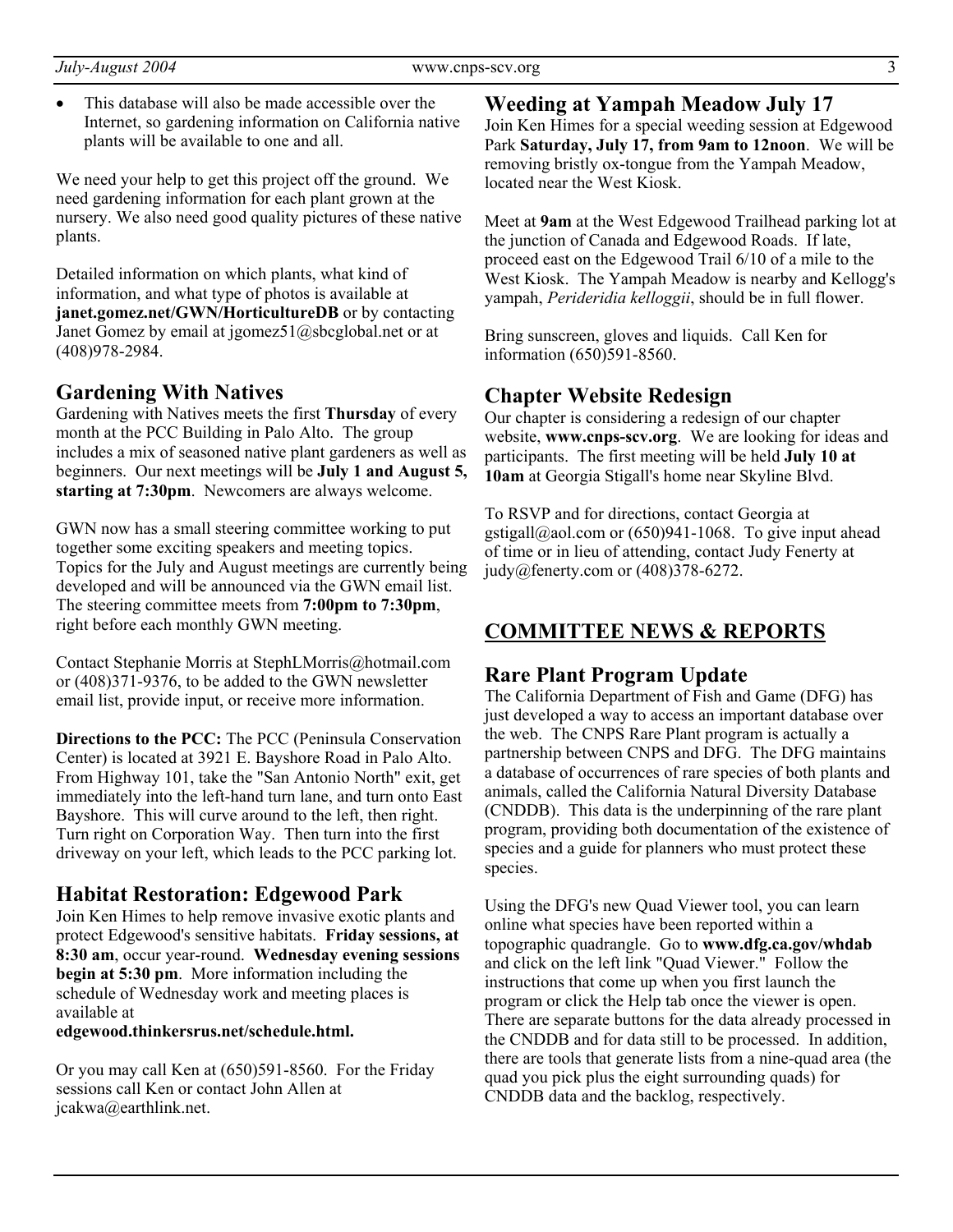# **SCHOLARSHIPS AND HONORS**

### **New State Horticulture Program Chair**

Our Chapter congratulates Chapter member Peigi Duvall, for her appointment to the volunteer position of Horticulture Program Chair for state-wide CNPS.

Four years ago, when Peigi began designing gardens with California natives, she turned to CNPS as a key resource. As these things often go, she first became involved through an entirely different avenue (on the State CNPS Finance Committee) and began to realize the horticultural potential due to the many very knowledgeable people in CNPS.

Peigi is currently finishing up the two-year Foothill College Horticultural Program, and has both enthusiasm and expertise to bring to her new role. She may be reached at indigdesign@comcast.net or (650)704-3926.

### **Scholarships Awarded**

The Chapter has awarded two \$1,500 scholarships to graduate students doing research related to plant systematics, plant ecology, plant physiology, and other related botanical studies of plants that grow in habitats in Central and Northern California.

The recipients of the 2004-2005 scholarships are:

**Laura Garrison,** San Francisco State University. Laura is studying the phylogeny (evolutionary relationships) of the Phacelia crenulatae group in the Hydrophyllaceae (Waterleaf ) Family. This subgroup of species includes two annual species (*Phacelia crenulata* and *P. tanacetifolia*) that are found in the South San Francisco Bay Area. This work will likely be a component of a larger study of all California phacelias, which aims to answer questions about adaptive radiation and species formation.

**Rebecca Hufft**, University of California, Santa Cruz. Rebecca is working on grassland restoration strategies at the Elkhorn Slough National Estuarine Research Reserve. Her research will focus on the success of different planting techniques, the effects of grazing, soil substrates, and pollination and self-seeding.

The research scholarships recognize the research plans of these graduate students and the potential of their research to further the understanding of plant ecology, restoration, and plant systematics. We hope to hear more about their research in upcoming newsletter articles or at a General Meeting.

# **CHAPTER FIELD TRIPS**

**Chapter field trips** are free and open to the public. They are oriented to conservation, protection and enjoyment of California native plants and wildlife, and we adhere to all rules and guidelines for the lands on which we are visiting.

**In our region it is very important to be prepared for hiking on rugged & steep terrain, wide temperature ranges and rapidly changing conditions at any time of year. All participants should wear sturdy footwear and carry sufficient water, sun protection, food, layers, personal first aid and other supplies you may need. If you have any questions about your ability to participate in a particular field trip, please contact the trip leader in advance.**

### **July 2-5 Smith River, Del Norte County**

Celebrate the holiday with a floral display to rival any fireworks show, as we explore the rich flora of northwestern California. Our chapter visited this area 4 years ago, and everyone involved gave rave reviews. There are four Botanical Areas within this part of Six Rivers National Forest, and our campground is right next to the Middle Fork Smith River. Motel accommodations are available in nearby Crescent City if desired.

A few highlights include: three species of *Lilium*, some in large numbers; the carnivorous plant *Darlingtonia californica*; and over a dozen different species of conifers. We will head out to hunt for plant habitats as a group on Saturday and Sunday, with Friday and Monday as travel days. Contact Kevin Bryant at (408)353-8824, or mtngreen17@verizon.net for details on this trip to the Pacific Northwest portion of California.

#### **Jul 11 Sun. 10am Bean Hollow State Beach**

Join Carolyn Dorsch in an exploration of the summer blooms along the beautiful California coastline at Bean Hollow State Beach.

Enjoy beautiful vistas of the coastal bluffs, while expecting to see seaside daisies, coast angelica, sand verbena, rein orchids, ladies' tresses, goldenrod, gum-plant, lizard tail, and many more botanical beauties on this 2 mile up-andback trail. We may see sea lions, seals, and many bird species, so bring binoculars.

The hike is expected to last until **12Noon.** Bring sunscreen, sunhat, windbreaker, drinking water and a snack. Restrooms are available.

Congratulations Laura and Rebecca.